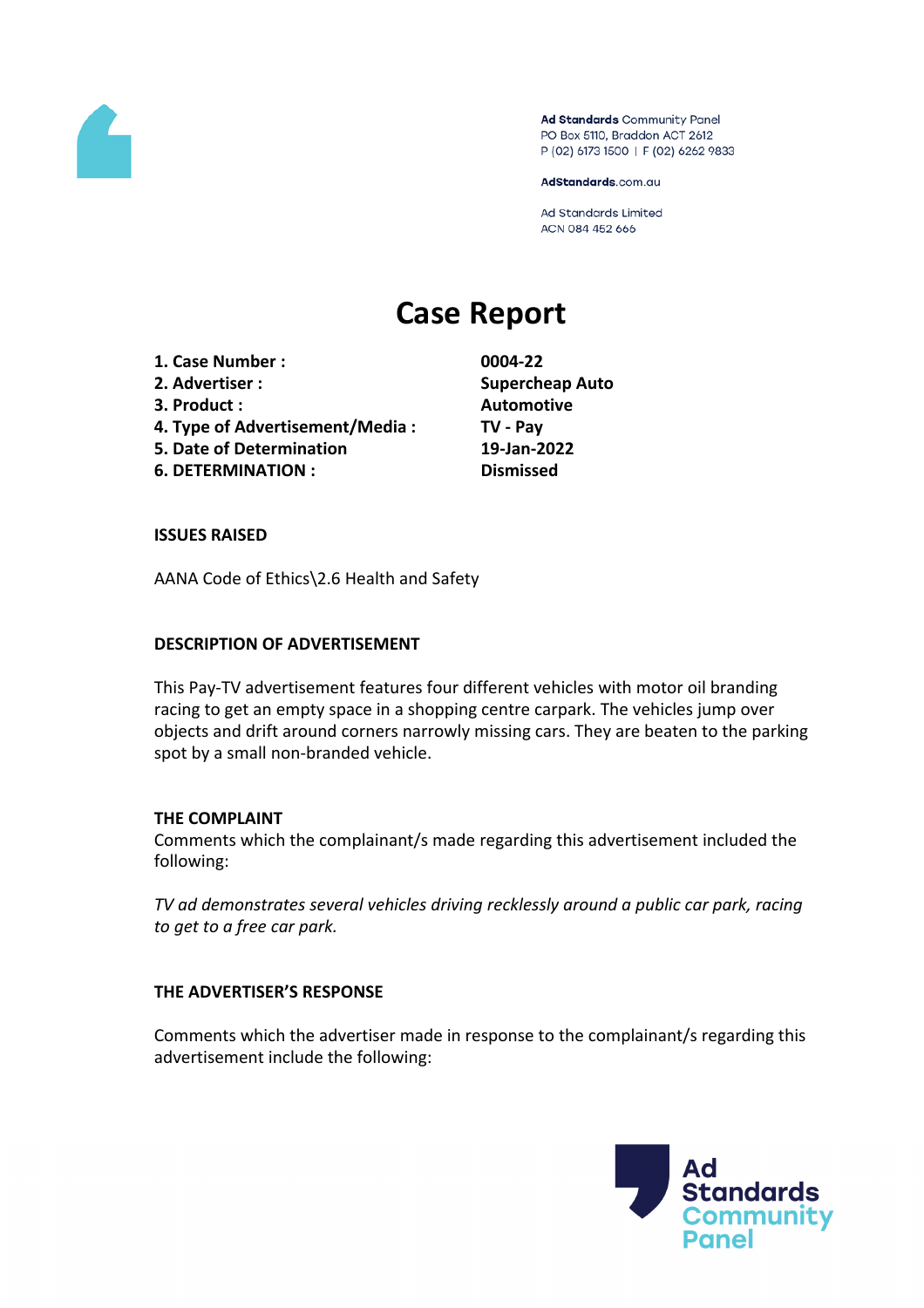

*As an automotive parts retailer and long-time supporter of responsible motorsport, Supercheap Auto takes auto safety very seriously. The four oil companies represented in the advertisement also have longstanding affiliations with on-track motorsport.*

*Before any advertisement goes to air in Australia it must receive a suitable classification. Prior to making this advertisement, we sought and received classification and pre-approval, for both Australia and New Zealand, from CAD (Clear Ads) via the pre-approval process. CAD is an independent body responsible for classifying advertisements and ensuring they adhere to the rules and regulations governing all advertisements.*

*In accordance with CAD's requirements, all versions of the advertisement that appear on television carry a disclaimer stating that the commercial was 'Filmed using professional drivers.'*

*The four featured vehicles used in the advertisement are clearly professional race cars with race-car livery, no number plates, and in some cases the inclusion of roll cages. They are not passenger or road-legal vehicles. This is reinforced by Supercheap Auto and the four oil companies' long-standing sponsorship of on-track racing cars. Seeing these high-performance racing vehicles out of context (ie not on a track) further adds to the fictitious nature of the advertisement.*

*The 'security' vehicle in the advertisement is a well-known, highly modified vehicle inspired by the movie Mad Max. With the addition of comically unrealistic elements, such as rocket launchers, it is designed to be a make-believe car in a make-believe environment.*

*All vehicles in the advertisement were driven by a team of Australia's most experienced professional stunt drivers. We have produced a suite of supporting 'behind the scenes' content intended for online, which contains interviews with the professional stunt drivers. The professional drivers are dressed in appropriate safety gear (helmets and racing suits) and they explain the years of practice undertaken to be able to perform the precision moves. The behind the scenes footage also makes reference to the preparation and practice that goes into choreographing the precision driving routine.*

*For the location of the advertisement, we used a combination of a closed-off car park, special effects and computer-generated imagery to create a fake shopping centre with an obviously fictitious name. We intentionally open all versions of the advertisement with a sign showing the fictitious name of the shopping centre (Redline Plaza) to ensure viewers understand this is a fictitious scenario from the very beginning. When filming the advertisement, all the driving took place in specific sections of a privatelyowned car park that was closed-off to the public and highly controlled. Additionally, we had security and police assistance to ensure visibility to the public was minimal.*

*The action in the advertisement has been highly overdramatised (for example rocket launchers and explosions) to further ensure that the commercial reflects a fictitious*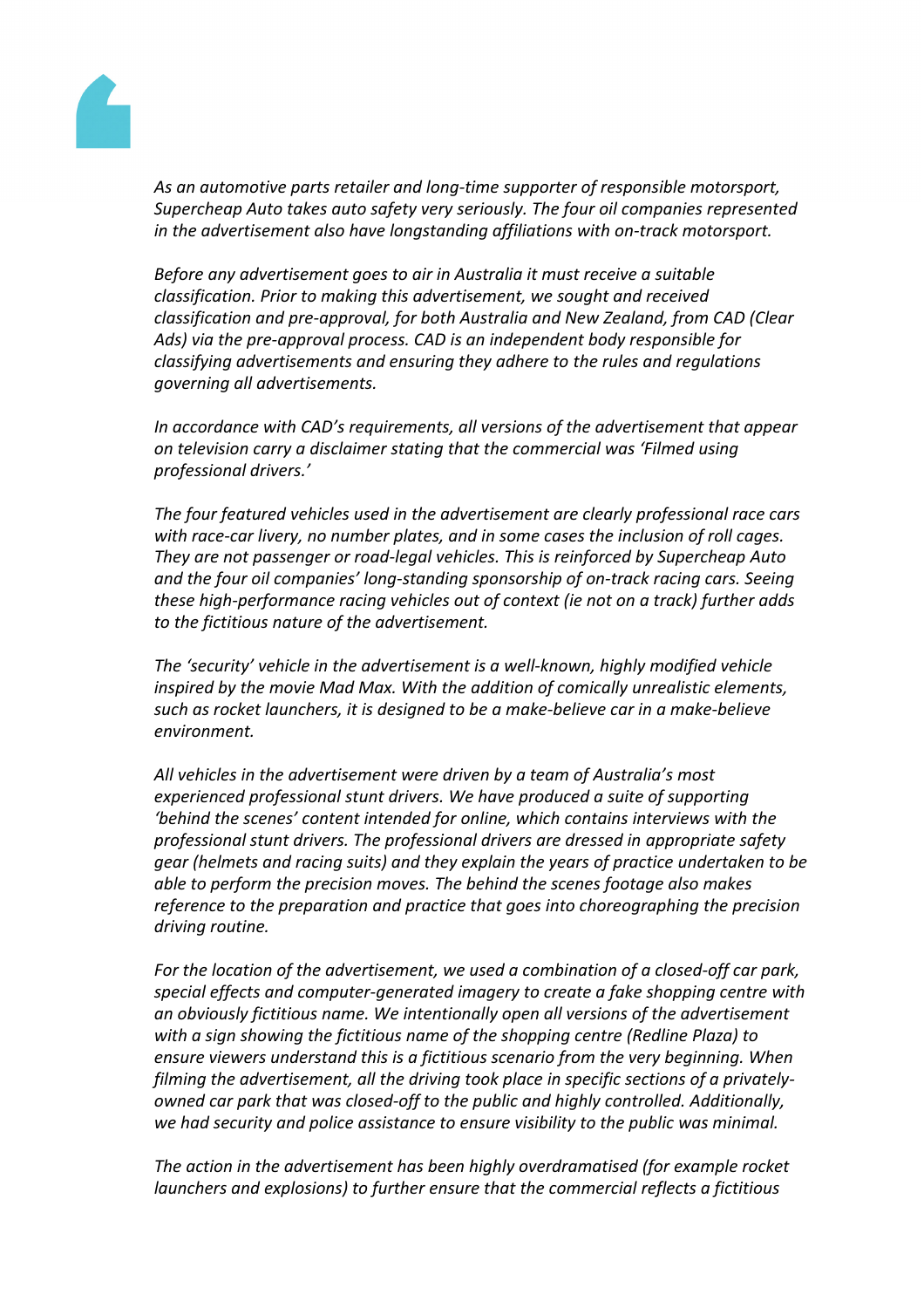

*scenario. We have also used well-known auto influencers and humour to reinforce that this is a highly stylised 'made-for-tv' environment not an everyday scenario that can be replicated in the real world. Further to this, the high-performance driving does not actually 'win' in the end.*

*With our motor sport affiliation comes a responsibility to communicate the message that racing belongs on the track, not on our roads. This is a message we take very seriously at Supercheap Auto. We in no way wish to condone dangerous driving and have invested significantly in promoting road safety through our "Check it" campaign.*

*For the reasons outlined in this response we do not believe that The Advertisement depicts material which contravenes 2.6 of The Code but rather depicts professional drivers carrying out a highly detailed choreographed precision driving sequence to showcase the performance of each of the four oil brands.*

*Supercheap Auto is committed to complying with the Code, all applicable laws related to advertising as well as community standards around Road Safety.*

#### **THE DETERMINATION**

The Ad Standards Community Panel (the Panel) considered whether this advertisement breaches Section 2 of the AANA Code of Ethics (the Code).

The Panel noted the complainant's concern that the advertisement depicts unsafe driving.

The Panel viewed the advertisement and noted the advertiser's response.

**Section 2.6: Advertising shall not depict material contrary to Prevailing Community Standards on health and safety.**

The Panel noted the Practice Note to Section 2.6 which states:

*"Images of unsafe driving, bike riding without helmets or not wearing a seatbelt while driving a motor vehicle are likely to be contrary to prevailing community standards relating to health and safety irrespective of whether such depictions are for the product/service being advertised or are incidental to the product."*

*"Advertisements which feature exaggerated or fantastical elements, which are unlikely to be seen as realistic by the relevant audience, are unlikely to be found to be encouraging or condoning unsafe behaviour."*

The Panel noted the advertiser's response that the advertisement had been filmed in controlled conditions, the stunt was performed by professional drivers in cars with racing colours and the advertisement included a disclaimer as well as a prominent and obviously fictitious name for the shopping centre.